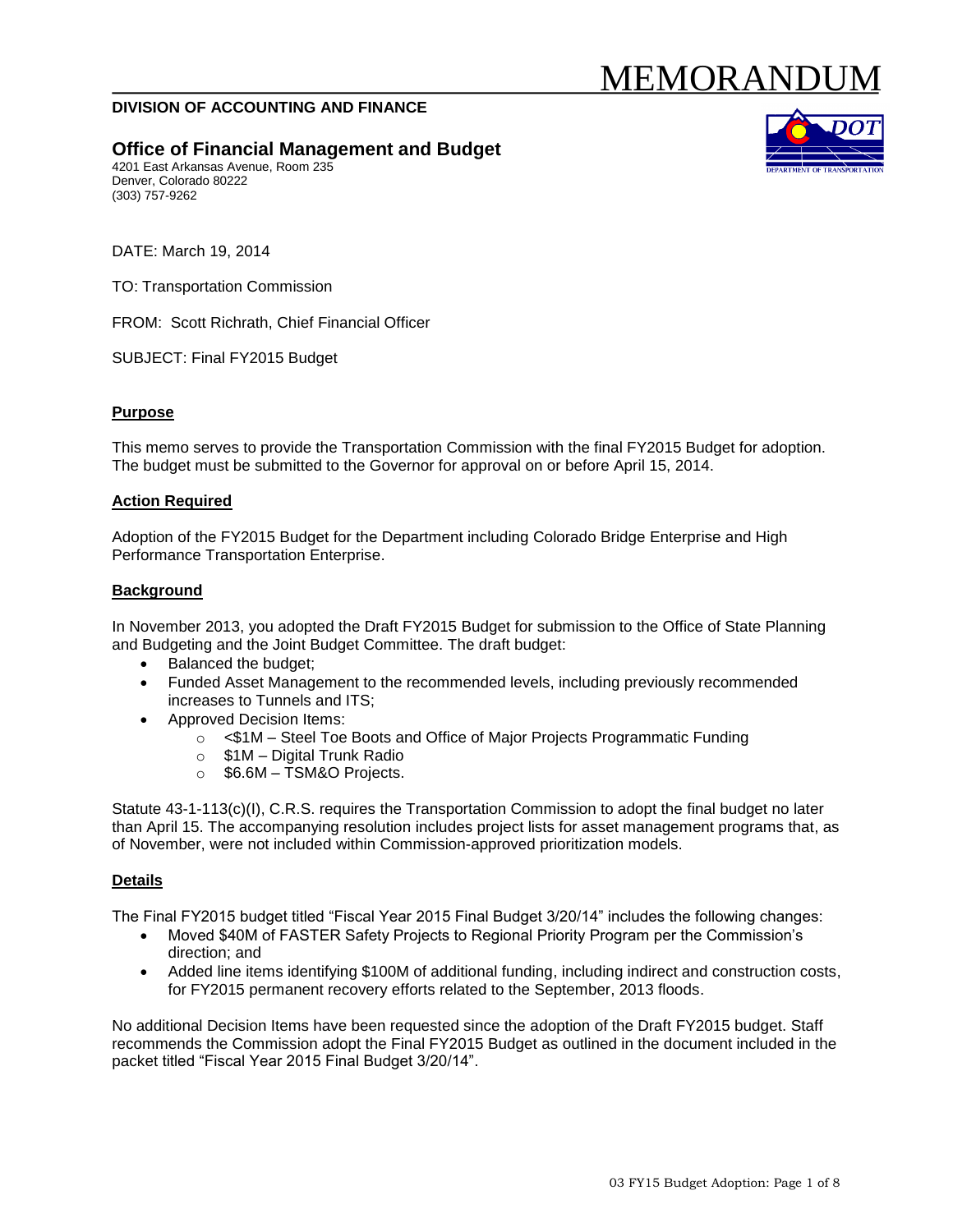CDOT is still receiving final required budget amounts from the Department of Personnel and Administration and the Governor's Office. Once these amounts are known and once staff has incorporated March projections for FY2015 Emergency Recovery revenue and expenditures, staff will request finalizing the FY2015 budget per the<sup>1st</sup> 2015 Budget Supplement in June with the following actions:

- Update revenue forecasts to current levels, including forecasts for flood-related permanent restoration; and
- Use a small amount of FY2014 roll-forward funds to balance the increase in required common policy amounts (salary increases, payments to OIT, etc.).

### **Next Steps – FY15 Budget**

Upon adoption, the FY2015 Budget will be forwarded to the Governor for approval on or before April 15, 2014.

#### **Update on PD-70X**

In December 2013, I asked the Transportation Commission to consider repealing Policy Directive 703 (PD703) and adopting a new, broader financial policy encompassing all TC budgetary decisions. In light of significant ongoing and anticipated modifications to the budgeting process brought about by Asset Management, RAMP, a pending audit of FASTER Safety, and Cash Management, I proposed and you concurred that staff revisit TC policy pertaining to not only supplemental budget actions but to the entire CDOT budgeting process. In April, in conjunction with the release of the To Be Report on Program/Cash Management, I will provide the Commission with a presentation and a draft of the new Policy Directive 703.0.

If you have any questions, please feel free to contact me at (303) 757-9793.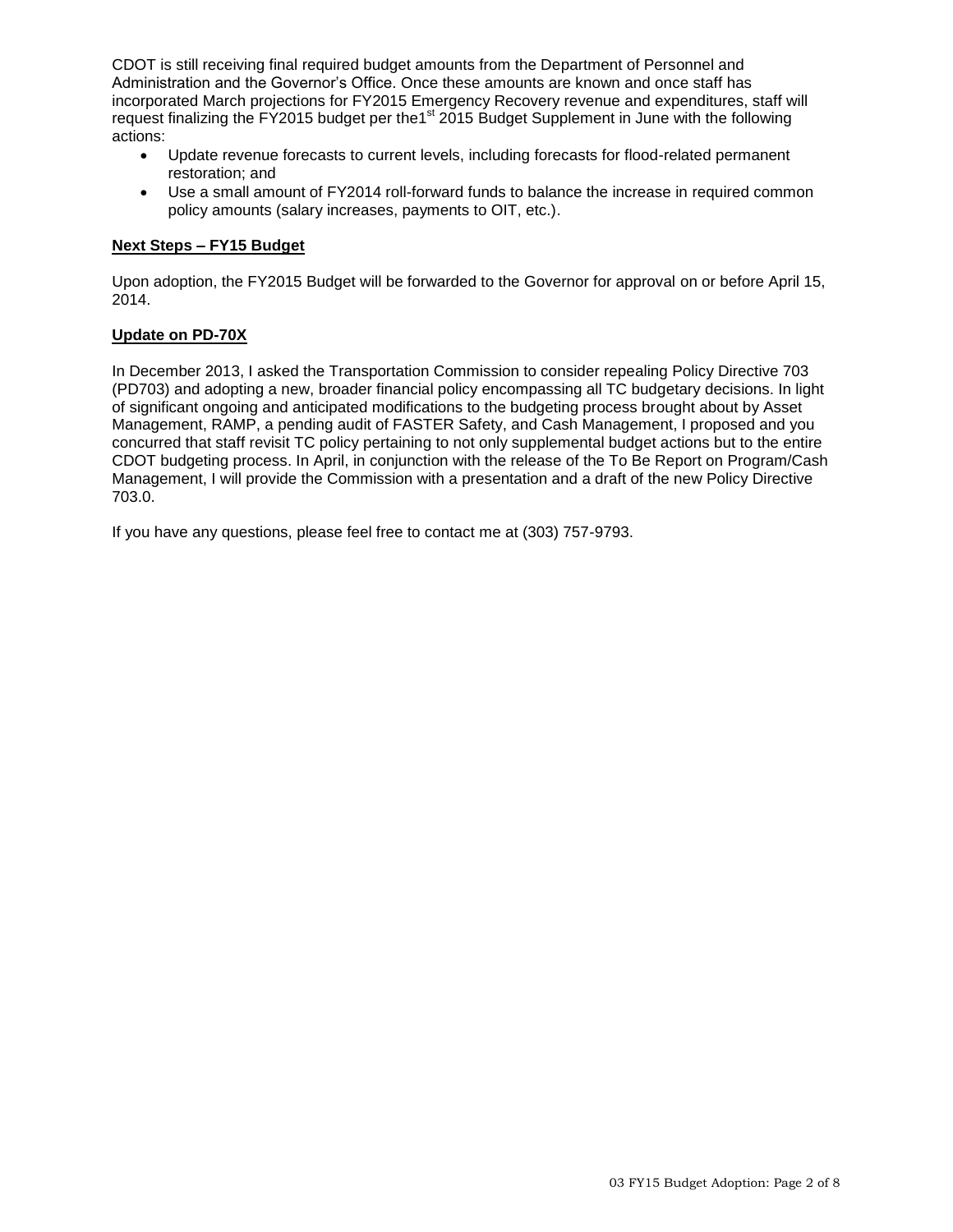# **Resolution # TC-**

# **RESOLUTION FOR THE FY 2014-2015 BUDGET**

**WHEREAS**, in accordance with § 43-1-113 (2), C.R.S. the Transportation Commission of Colorado ("Commission") formally approved and submitted a draft budget allocation plan for the moneys subject to its jurisdiction for the fiscal year beginning on July 1, 2014 to the Joint Budget Committee, the House Transportation Committee, the Senate Transportation Committee and the Governor on December 15, 2013 for their review and comment; and

**WHEREAS**, C.R.S. 43-1-113(9)(c) requires that the Transportation Commission adopt a final budget allocation plan, which shall upon approval by the Governor constitute the budget for the Department of Transportation for Fiscal Year 2014-2015; and

**WHEREAS**, the annual Long Appropriations bill will not yet be approved by the General Assembly prior to the adoption of this budget by the Transportation Commission and therefore minor adjustments may need to be made by staff after adoption of the Fiscal Year 2014-2015 budget by the Transportation Commission; and

**WHEREAS**, the Delphi workgroup—a group comprised of Director Hunt and other members of senior management, regional transportation directors, asset managers and staff from the Division of Transportation Development and the Office of Financial Management and Budget as well as the regions—met on August 27, 2013 and in a 6 hour Delphi process came to consensus on a recommendation to the Asset Management Committee of the Commission for the FY2014-2015 budget and RAMP program (sized at \$165 Million) for all asset management programs; and

**WHEREAS,** on September 18, 2013, the results of the Delphi Workshop including specific asset management projects or plans were presented to the Asset Management Committee of the Commission, who requested certain revisions to the recommendations; and

**WHEREAS**, there were also revisions to the recommendations based on an update of the Bridge Enterprise revenue projections, and an organizational change which moved responsibility for some traffic signals from MLOS to ITS; and

**WHEREAS,** the chart below shows the baseline FY 2014-2015 budget recommendations (with adjustments as noted) and the recommended FY 2014-2015 RAMP program allocations for each asset.

| (In Millions)                      | <b>FY15</b><br>Delphi<br><b>Baseline</b><br><b>Budget</b> | Adjustments | FY15 Budget<br>Recommendation<br>to TC | Delphi<br><b>RAMP</b><br>\$165M<br>Average | <b>FY15</b><br><b>Total</b><br>With<br><b>RAMP</b> |
|------------------------------------|-----------------------------------------------------------|-------------|----------------------------------------|--------------------------------------------|----------------------------------------------------|
| <b>Surface Treatment</b>           | \$149.5                                                   |             | \$149.5                                | \$85.7                                     | \$235.2                                            |
| Bridge, BE & Bridge Fixed<br>Costs | \$135.0                                                   | \$4.5       | \$139.5                                | \$28.7                                     | \$168.2                                            |
| <b>MLOS</b>                        | \$253.1                                                   | $-$1.8$     | \$251.3                                | \$0.0                                      | \$251.3                                            |
| <b>Road Equipment</b>              | \$14.0                                                    |             | \$14.0                                 | \$6.9                                      | \$20.9                                             |
| <b>ITS</b>                         | \$11.6                                                    | \$3.2       | \$14.8                                 | \$12.8                                     | \$27.6                                             |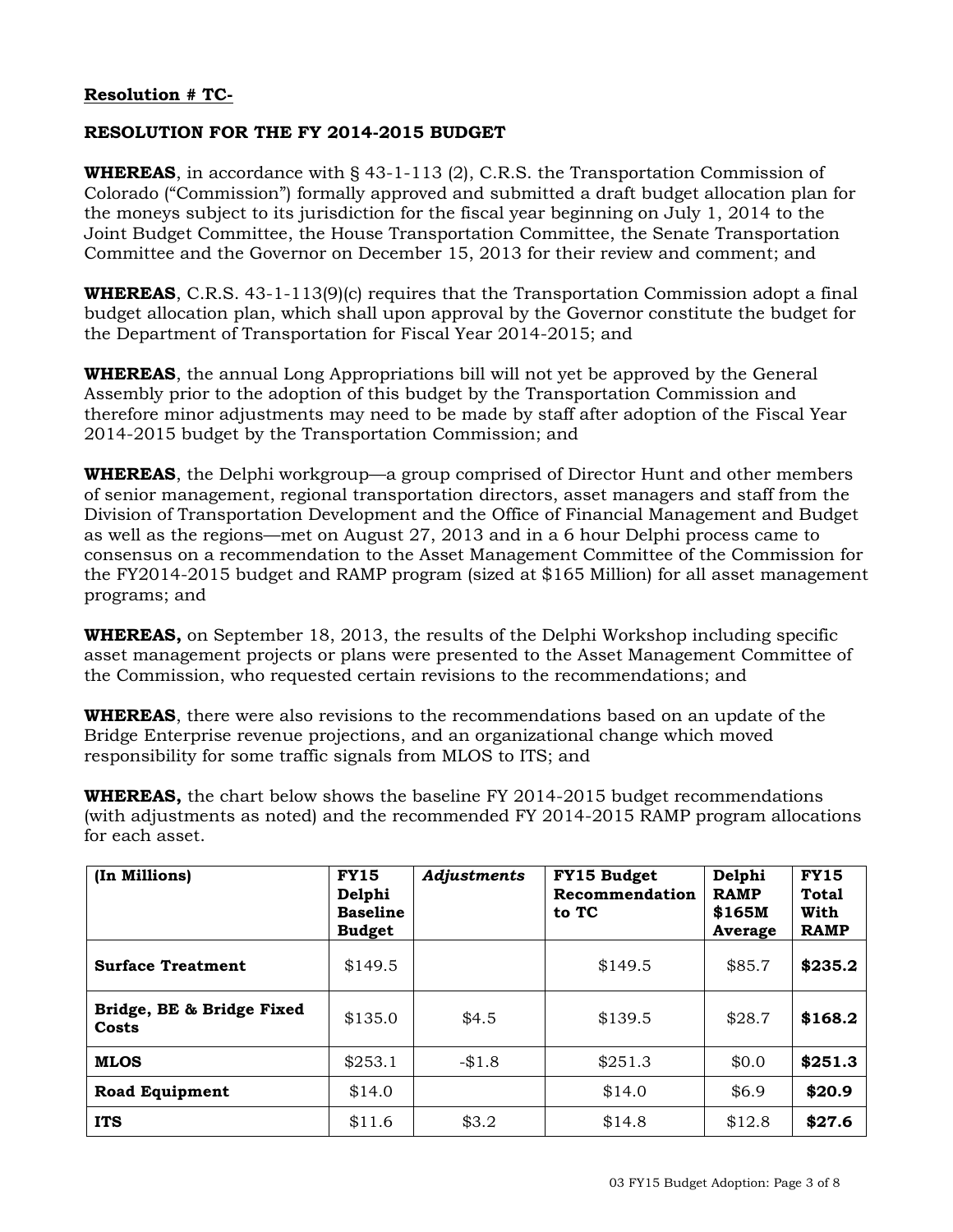| (In Millions)                         | <b>FY15</b><br>Delphi<br><b>Baseline</b><br><b>Budget</b> | Adjustments | FY15 Budget<br>Recommendation<br>to TC | Delphi<br><b>RAMP</b><br>\$165M<br>Average | <b>FY15</b><br><b>Total</b><br>With<br><b>RAMP</b> |
|---------------------------------------|-----------------------------------------------------------|-------------|----------------------------------------|--------------------------------------------|----------------------------------------------------|
| <b>Rockfall</b>                       | \$5.1                                                     |             | \$5.1                                  | \$4.0                                      | \$9.1                                              |
| <b>Buildings &amp; Buildings COPs</b> | \$9.6                                                     |             | \$9.6                                  | \$11.2                                     | \$20.8                                             |
| Tunnels                               | \$1.5                                                     | \$1.0       | \$2.5                                  | \$9.9                                      | \$12.4                                             |
| <b>Culverts</b>                       | \$3.6                                                     |             | \$3.6                                  | \$6.0                                      | \$9.6                                              |
| Walls                                 | \$0.0                                                     |             | \$0.0                                  | \$0.0                                      | \$0.0\$                                            |
| <b>Total</b>                          | \$583.0                                                   | \$6.9       | \$589.9                                | \$165.2                                    | \$755.1                                            |

**WHEREAS,** the Delphi presentation by the Property Program included a budget request for \$8.9 Million and RAMP request of \$13.5M RAMP Program 1, and the program was recommended to receive \$9.6 Million Baseline Budget and \$11.2M RAMP Program 1, which was proposed to be allocated thus:

\$9.6M Baseline Budget, including COPs:

- \$2.7 Million for Certificates of Participation (COPs)
- \$2.0 Million for Controlled/Deferred Maintenance
- \$0.1 Million for code review
- \$2.7 Million for 8 sand sheds
- \$0.73 Million for Twin Lakes Extensions and Roof
- \$1.13 Million for Crook Six Bay
- \$0.24 Million for Sugar City South

# \$11.2M RAMP:

- \$9.7 Million for Region 1 KOA Master Improvement
- \$1.5 Million for Region 3 Walden Vehicle Storage Facility Replacements; and

**WHEREAS,** the Delphi presentation by the Tunnel Program included a baseline request for \$1.5 Million and a RAMP request of \$7.4 Million of RAMP Program 1; and the Asset Management Committee recommended that tunnels receive an additional \$1.0 Million, for a total of \$2.5 Million in the baseline budget. Tunnels were recommended to receive \$9.9 Million in RAMP Program 1. Proposed projects for these funds as follows:

\$2.5M Baseline Budget:

- \$0.5 Million for Hanging Lake Tunnel Backup Generator
- \$2.0 Million for Tunnels Inspections

## \$9.9M RAMP:

- \$4.7 Million for Eisenhower Johnson Memorial Tunnel Switchgear
- \$3.0 Million for Hanging Lake Tunnel VMS/CMS/LUS Replacement
- \$0.9 Million for No Name Tunnel and Beaver Tail Tunnel Lighting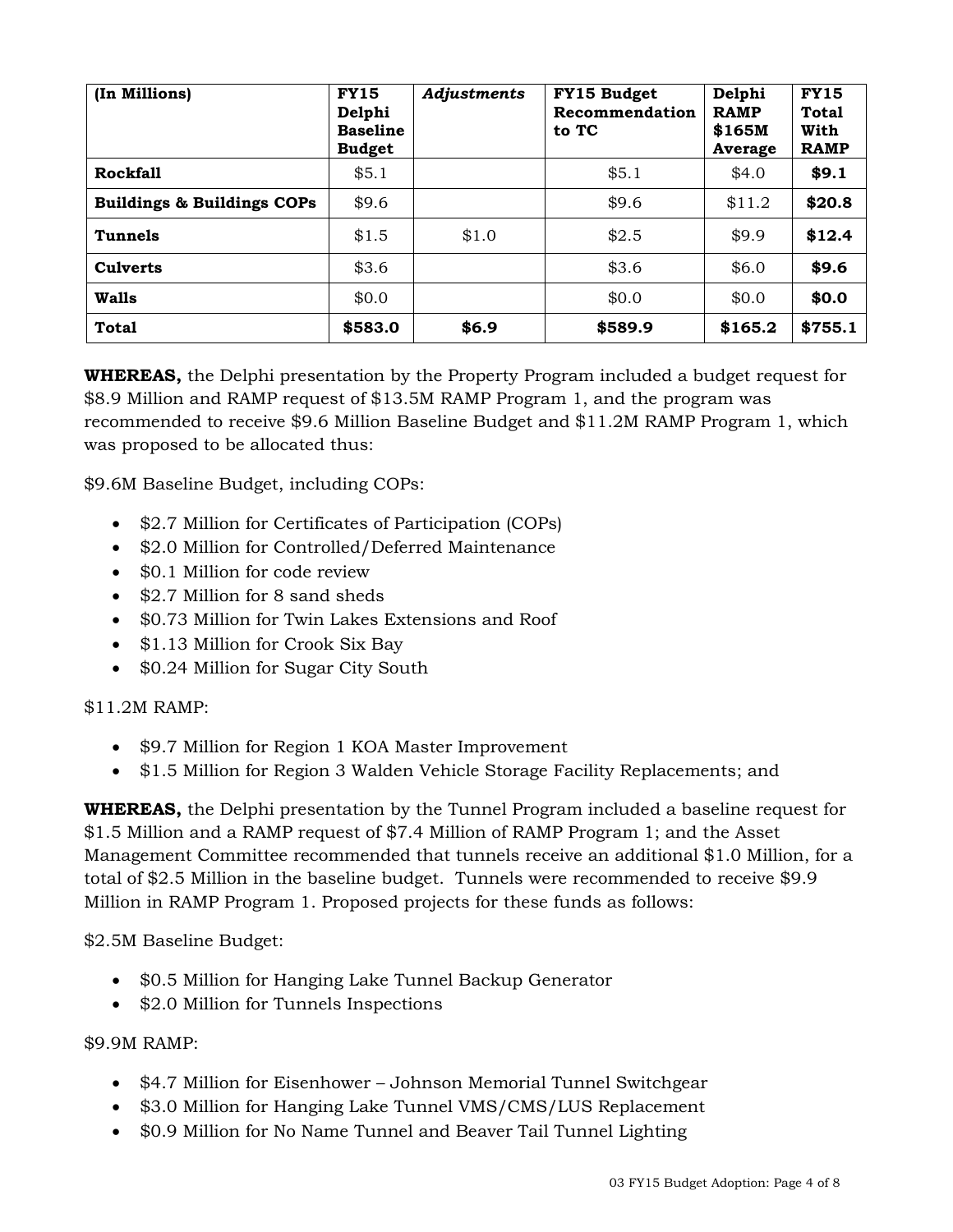- \$0.6 Million for Hanging Lake Tunnel CP6 Vertical Lift Doors
- \$0.33 Million for Hanging Lake Tunnel Lighting (may be modified pending CDC request)
- \$0.3 Million for Hanging Lake Tunnel Emergency Power Units
- \$0.05 Million for Hanging Lake Tunnel Fire Suppression Upgrade
- \$0.03 Million for Wolf Creek Tunnel Cameras to Monitor Tunnel Interior; and

**WHEREAS**, the Surface Treatment, Bridge On-System, Road Equipment, Intelligent Transportation Systems and Culverts programs utilize existing models or systems for prioritizing projects, managers of those assets shall ensure the model will guide project selection for the amount approved by the Transportation Commission Asset Management Committee following the FY'15 Delphi presentation; and

**WHEREAS**, the Rockfall Mitigation program is managed through the Rockfall Management Plan and is currently being further developed to also manage a broader range of geohazards, and until the comprehensive geohazard management plan is formally developed, the Rockfall Mitigation manager shall seek Transportation Commission approval of projects that in total will not exceed the amount approved by the Transportation Commission; and

**WHEREAS**, at a November 20, 2013 workshop, the Transportation Commission directed staff to increase Regional Priority Program (RPP) from \$10M to \$50M for the FY2015 budget. This will be accomplished by reducing the FASTER Safety line in the FY2015 budget by \$40M and redirecting those funds to safety elements of Asset Management programs, and using the \$40M of flexible funding from those Asset Management programs to increase RPP to the required \$50M; and

**WHEREAS**, at the November 20, 2013 workshop, the Transportation Commission directed that the distribution of the FY2015 RPP funding was to be calculated using the 45% VMT, 40% Lane Miles, 15% Truck VMT formula. This formula will sunset after the FY2015 budget and further Transportation Commission discussions will result in a formula for the 2040 Statewide Plan and for the FY2016 budget; and

**WHEREAS**, the State of Colorado state highway system experienced significant flood damage in September, 2013 and emergency relief efforts to repair the state highway system commenced immediately in CY2013 and continued into CY2014. The final FY2015 budget includes \$100M to support the first phase of the permanent recovery efforts.

**NOW THEREFORE BE IT RESOLVED**, that the Colorado Department of Transportation's FY 2014-2015 budget allocation plan for the period of July 1, 2014, including \$589.9 Million allocated to Asset Management Programs as indicated above, \$50 Million for RPP allocated by the 45/40/15 formula for FY2015 only, and \$100M for permanent flood recovery related state highway system repair costs, is approved by the Transportation Commission and submitted to the Governor on or before April 15, 2014.

**BE IT FURTHER RESOLVED**, that the Colorado Transportation Commission accepts staff recommendations for funding RAMP Asset Management in FY 2014-2015 with modifications outlined in this resolution and with the understanding that staff will implement the projects and spirit and intent of the plans as presented to the Transportation Asset Management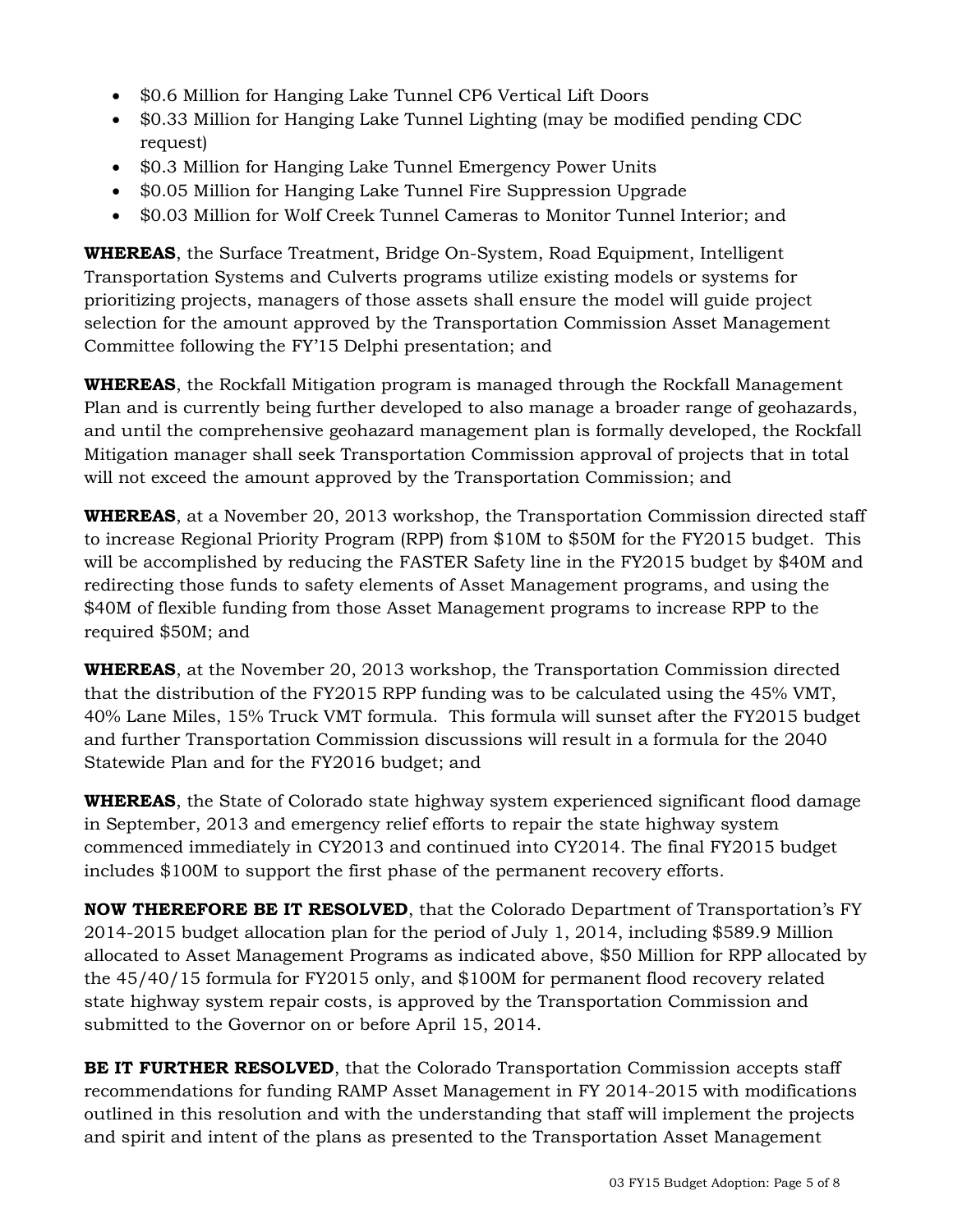Committee or shall return to that Committee for approval of revision to those projects or plans.

**\_\_\_\_\_\_\_\_\_\_\_\_\_\_\_\_\_\_\_\_\_\_\_\_\_\_\_\_\_\_\_\_\_\_\_\_ \_\_\_\_\_\_\_\_\_\_\_\_\_\_\_\_\_\_\_\_\_\_\_\_\_\_\_\_\_\_** 

**Transportation Commission Secretary Date**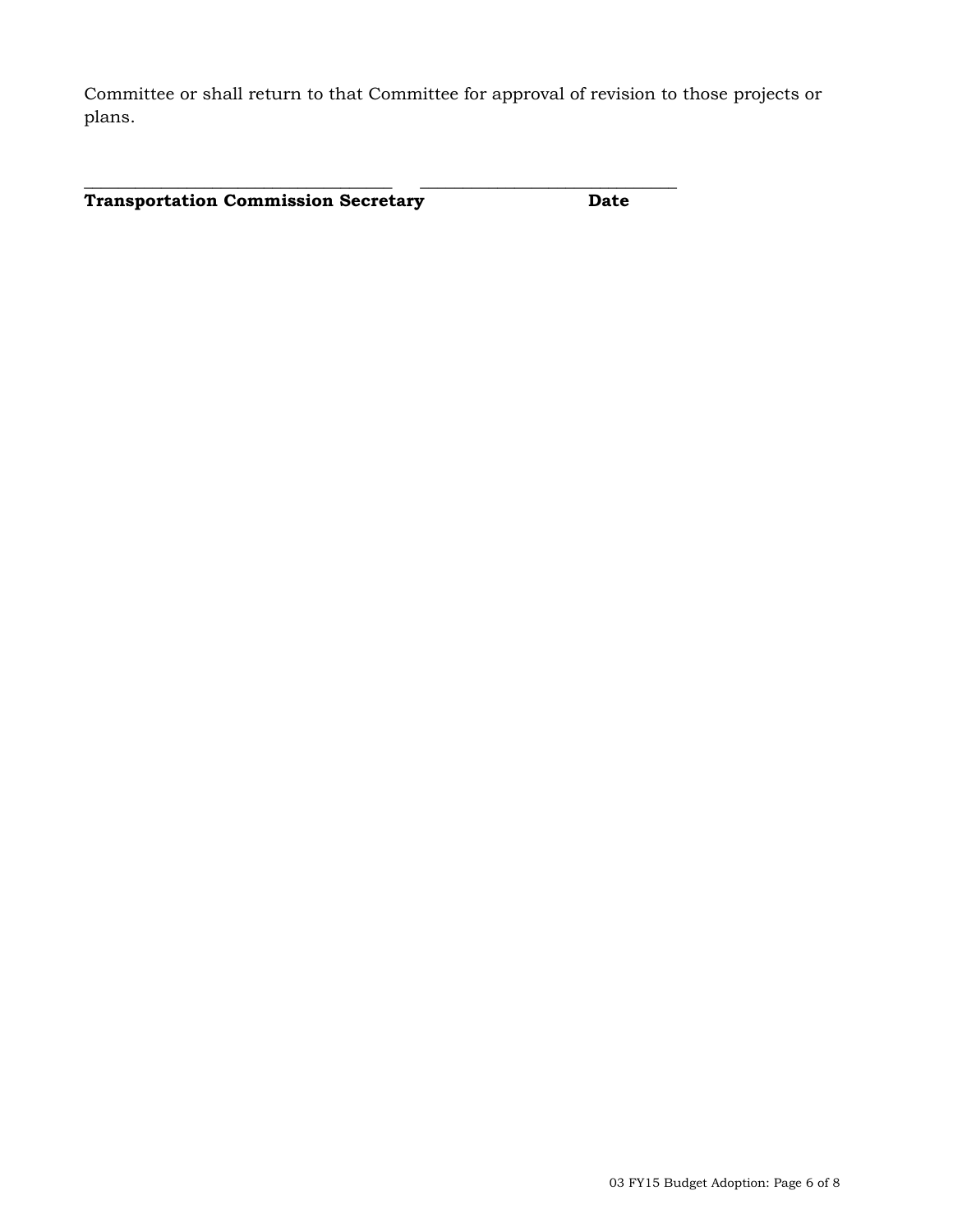IDC=Indirect Costs **SH=State Highway funding** TC=Transportation Commission FR=Federal Requirements CE=Construction Engineering **68-228**=Funds from House Bill 09-228 BEB= Bridge Enterprise Board SL=State Legislation FHWA=Federal Highway Administration FTA=Federal Transit Administration AB=Aeronautics Board Comb=Combination

TC=Transportation Commission **DIG-TO-108** 09-108=Funds from House Bill 09-108 (FASTER) DS= Debt Service Covenants HPTEB=High Performance Transportation Enterprise Board

| <b>Colorado Department of Transportation</b><br>Fiscal Year 2015 Flnal Budget 3/20/14 |                            |                                                                                |                        |                                                      |                                            |                                                               |  |
|---------------------------------------------------------------------------------------|----------------------------|--------------------------------------------------------------------------------|------------------------|------------------------------------------------------|--------------------------------------------|---------------------------------------------------------------|--|
| <b>Budget Category</b>                                                                |                            | Program Area                                                                   | <b>Directed</b><br>by  | <b>FY15 Allocations</b>                              | FY15 Budget                                | <b>Funding Source</b>                                         |  |
| <b>Maintain - Maintaining What We</b><br>Have                                         | <b>CDOT Performed Work</b> |                                                                                |                        |                                                      |                                            |                                                               |  |
|                                                                                       |                            | Roadway Surface                                                                | <b>TC</b>              | 49,404,619                                           | 49,404,619 SH                              |                                                               |  |
|                                                                                       |                            | <b>Roadside Facilities</b><br>Roadside Appearance                              | <b>TC</b><br><b>TC</b> | 20,115,545<br>7,148,508                              | 20,115,545 SH<br>7,148,508 SH              |                                                               |  |
|                                                                                       |                            | <b>Structure Maintenance</b><br><b>Tunnel Activities</b>                       | <b>TC</b><br><b>TC</b> | 11,084,605<br>7,621,175                              | 11,084,605 SH<br>7,621,175 SH              |                                                               |  |
|                                                                                       |                            | Snow and Ice Control<br>Traffic Services <sup>*</sup>                          | <b>TC</b><br><b>TC</b> | 64,339,139<br>60,156,108                             | 64,339,139 SH                              | 60,156,108 SH / 09-108                                        |  |
|                                                                                       |                            | <b>Planning and Scheduling</b>                                                 | <b>TC</b>              | 13,805,622                                           | 13,805,622 SH                              |                                                               |  |
|                                                                                       |                            | Material, Equipment and Buildings                                              | <b>TC</b>              | 17,624,679<br>251,300,000                            | 17,624,679 SH<br>251,300,000               |                                                               |  |
|                                                                                       | <b>Contracted Out Work</b> | <b>Surface Treatment</b>                                                       | <b>TC</b>              | 149,500,000                                          | 112,919,084 FHWA / SH                      |                                                               |  |
|                                                                                       |                            | Structures On-System Construction *<br>Structures Inspection and Management *  | <b>TC</b><br><b>TC</b> | 19,100,000<br>11,600,000                             |                                            | 14,426,452 FHWA / SH / 09-108<br>8,761,615 FHWA / SH / 09-108 |  |
|                                                                                       |                            | <b>Rockfall Mitigation *</b><br><b>Highway Safety Investment Program</b>       | <b>TC</b><br><b>FR</b> | 5,100,000<br>29,812,448                              |                                            | 3,852,089 SH / 09-108<br>22,517,688 FHWA / SH                 |  |
|                                                                                       |                            | Railway-Highway Crossings Program<br><b>Hot Spots</b>                          | <b>FR</b><br><b>TC</b> | 3,194,739<br>2,167,154                               |                                            | 2,413,023 FHWA / SH<br>1,636,877 FHWA / SH                    |  |
|                                                                                       |                            | <b>Traffic Signals</b>                                                         | <b>TC</b>              | 1,472,823                                            | 1,112,440 SH                               |                                                               |  |
|                                                                                       |                            | <b>FASTER - Safety Projects</b><br>Maintain-Related Indirects/Overhead         | <b>TC</b>              | 47,900,000                                           | 36,179,425 09-108<br>43,111,419            |                                                               |  |
|                                                                                       |                            | Maintain-Related CDOT Construction<br>Engineering                              |                        |                                                      | 22,917,053                                 |                                                               |  |
|                                                                                       | <b>Capital Expenditure</b> |                                                                                |                        | 269,847,164                                          | 269,847,164                                |                                                               |  |
|                                                                                       |                            | Road Equipment<br><b>Capitalized Operating Equipment</b>                       | <b>TC</b><br><b>TC</b> | 14,000,000<br>3,760,247                              | 14,000,000 SH<br>3,760,247 SH              |                                                               |  |
|                                                                                       |                            | Property                                                                       | <b>TC</b>              | 7,236,096                                            | 7,236,096 SH                               |                                                               |  |
|                                                                                       |                            |                                                                                | Total:                 | 24,996,343<br>546, 143, 507                          | 24,996,343<br>546,143,507                  |                                                               |  |
| <b>Maximize - Safely Making the Most</b><br>of What We Have                           |                            |                                                                                |                        |                                                      |                                            |                                                               |  |
|                                                                                       | <b>CDOT Performed Work</b> | TSM&O: Performance Programs and                                                |                        |                                                      |                                            |                                                               |  |
|                                                                                       |                            | <b>Services</b>                                                                |                        | 7,236,795<br>7,236,795                               | 7,236,795<br>7,236,795                     |                                                               |  |
|                                                                                       | <b>Contracted Out Work</b> | Safety Education                                                               | Comb                   | 9,829,982                                            |                                            | 7,424,699 FHWA/SH                                             |  |
|                                                                                       |                            | TSM&O: ITS Maintenance<br><b>TSM&amp;O: Congestion Relief</b>                  | <b>TC</b><br><b>TC</b> | 14,800,000<br>4,000,000                              | 11,178,612 FHWA/SH<br>3,021,246 FHWA/SH    |                                                               |  |
|                                                                                       |                            | <b>Regional Priority Program</b>                                               | <b>TC</b>              | 50,000,000                                           | 37,765,580 FHWA/SH                         |                                                               |  |
|                                                                                       |                            | Maximize-Related Indirect/Overhead<br>Maximize-Related CDOT Construction       |                        | $\overline{\phantom{a}}$                             | 12,562,111                                 |                                                               |  |
|                                                                                       |                            | Engineering                                                                    |                        | 78,629,982                                           | 6,677,734<br>78,629,982                    |                                                               |  |
|                                                                                       | <b>Capital Expenditure</b> | <b>TSM&amp;O: ITS Investments</b>                                              | <b>TC</b>              | 10,000,000                                           | 10,000,000 SH                              |                                                               |  |
|                                                                                       |                            |                                                                                | Total:                 | 10,000,000<br>95,866,777                             | 10,000,000<br>95,866,777                   |                                                               |  |
| <b>Expand - Increasing Capacity</b>                                                   | <b>CDOT Performed Work</b> |                                                                                |                        |                                                      |                                            |                                                               |  |
|                                                                                       |                            |                                                                                |                        | $\overline{\phantom{a}}$                             | $\blacksquare$                             |                                                               |  |
|                                                                                       | <b>Contracted Out Work</b> | <b>Strategic Projects</b>                                                      | <b>SL</b>              | $\overline{\phantom{a}}$                             | $\overline{\phantom{a}}$                   | 09-228                                                        |  |
|                                                                                       |                            | <b>Expand-Related Indirect</b><br>Expand-Related CDOT CE                       |                        | $\overline{\phantom{a}}$<br>$\overline{\phantom{a}}$ | $\blacksquare$<br>$\overline{\phantom{a}}$ |                                                               |  |
|                                                                                       |                            |                                                                                | Total:                 | $\overline{\phantom{a}}$<br>٠                        | $\sim$<br>$\sim$                           |                                                               |  |
| Deliver - Program<br>Delivery/Administration                                          |                            |                                                                                |                        |                                                      |                                            |                                                               |  |
|                                                                                       |                            | Operations [including maintenance support]                                     | <b>TC</b>              | 23,066,520                                           | 23,066,520 SHF                             |                                                               |  |
|                                                                                       |                            | DTD Planning and Research - SPR<br>Administration (Appropriated)               | <b>FR</b><br><b>SL</b> | 12,983,004<br>30,005,135                             | 30,005,135 SHF                             | 12,983,004 FHWA/SHF                                           |  |
| Pass-Through Funds/Multi-modal                                                        |                            |                                                                                | Total:                 | 66,054,659                                           | 66,054,659                                 |                                                               |  |
| <b>Grants</b>                                                                         |                            |                                                                                |                        |                                                      |                                            |                                                               |  |
|                                                                                       | <b>Aeronautics</b>         | Division of Aeronautics to Airports                                            | AB                     | 42,200,000                                           | 42,200,000 FAA / SA                        |                                                               |  |
|                                                                                       |                            | Division of Aeronautics Administration                                         | AB                     | 900,000<br>43,100,000                                | 900,000 SA<br>43,100,000                   |                                                               |  |
|                                                                                       | Highway                    | <b>Recreational Trails</b>                                                     | FR                     | 1,591,652                                            | 1,591,652 FHWA                             |                                                               |  |
|                                                                                       |                            | <b>Transportation Alternatives Program</b><br>STP-Metro                        | <b>FR</b><br><b>FR</b> | 11,855,057<br>48,106,560                             |                                            | 11,855,057 FHWA / Local<br>48,106,560 FHWA / Local            |  |
|                                                                                       |                            | Congestion Mitigation/Air Quality<br>Metropolitan Planning                     | <b>FR</b>              | 45,539,598<br>7,736,826                              |                                            | 45,539,598 FHWA / Local<br>7,736,826 FHWA / SH / Local        |  |
|                                                                                       |                            | Bridge Off-System - TC Directed                                                | <b>FR</b><br><b>TC</b> | 3,164,139                                            |                                            | 3,164,139 FHWA / SH / Local                                   |  |
|                                                                                       |                            | Bridge Off-System - Federal Program                                            | FR                     | 6,285,228<br>124,279,060                             | 124,279,060                                | 6,285,228 FHWA / SH / Local                                   |  |
|                                                                                       | Transit                    | Federal Transit                                                                | FR                     | 23,050,856                                           | 23,050,856 FTA / Local                     |                                                               |  |
|                                                                                       |                            | Strategic Projects - Transit<br><b>Transit and Rail Local Grants</b>           | <b>SL</b><br><b>SL</b> | 5,000,000                                            | 5,000,000 09-108                           | 09-228                                                        |  |
|                                                                                       |                            | <b>Transit and Rail Statewide Grants</b>                                       | <b>SL</b>              | 8,800,000<br>1,200,000                               | 8,800,000 09-108                           |                                                               |  |
|                                                                                       |                            | <b>Transit Administration and Operations</b>                                   | <b>SL</b>              | 38,050,856                                           | 1,200,000 09-108<br>38,050,856             |                                                               |  |
|                                                                                       | <b>Infrastructure Bank</b> | Infrastructure Bank                                                            | TC                     | 700,000                                              | 700,000 SIB                                |                                                               |  |
| <b>Transportation Commission</b>                                                      |                            |                                                                                | <b>Total:</b>          | 206,129,916                                          | 206,129,916                                |                                                               |  |
| <b>Contingency / Debt Service</b>                                                     | <b>Permanent Recoverv</b>  |                                                                                |                        |                                                      |                                            |                                                               |  |
|                                                                                       |                            | <b>Permanent Recovery</b><br>Recovery-Related Indirect/Overhead                |                        | 100,000,000                                          | 75,531,160<br>15,976,236                   |                                                               |  |
|                                                                                       |                            | Recovery-Related CDOT Construction<br>Engineering                              |                        |                                                      | 8,492,605                                  |                                                               |  |
|                                                                                       |                            |                                                                                |                        | 100,000,000                                          | 100,000,000                                |                                                               |  |
|                                                                                       | Contingency                | <b>TC Contingency</b>                                                          | <b>TC</b>              | 20,808,485                                           |                                            | 20,808,485 FHWA / SH                                          |  |
|                                                                                       |                            | Snow & Ice Reserve                                                             | <b>TC</b>              | 10,000,000<br>30,808,485                             | 10,000,000 SH<br>30,808,485                |                                                               |  |
|                                                                                       | <b>Debt Service</b>        | Strategic Projects - Debt Service                                              | DS                     | 167,841,700                                          | 167,841,700 FHWA / SH                      |                                                               |  |
|                                                                                       |                            | Certificates of Participation-Property<br>Certificates of Participation-Energy |                        | 2,363,904<br>1,051,000                               | 2,363,904 SH<br>1,051,000 SH               |                                                               |  |
|                                                                                       |                            |                                                                                | DS                     | 171,256,604                                          | 171,256,604                                |                                                               |  |
|                                                                                       |                            |                                                                                | Total:                 | 302,065,089                                          | 302,065,089                                |                                                               |  |

 **1,216,259,948 1,216,259,948** 

Revenue **1,216,259,948 1,216,259,948** 

### **Key to acronyms:**

**\* Note: FASTER Safety funds were substituted for flexible funds in appropriate Asset Management Programs. Resulting available flexible funds were then added to Regional Priority Program.**

03 FY15 Budget Adoption: Page 7 of 8